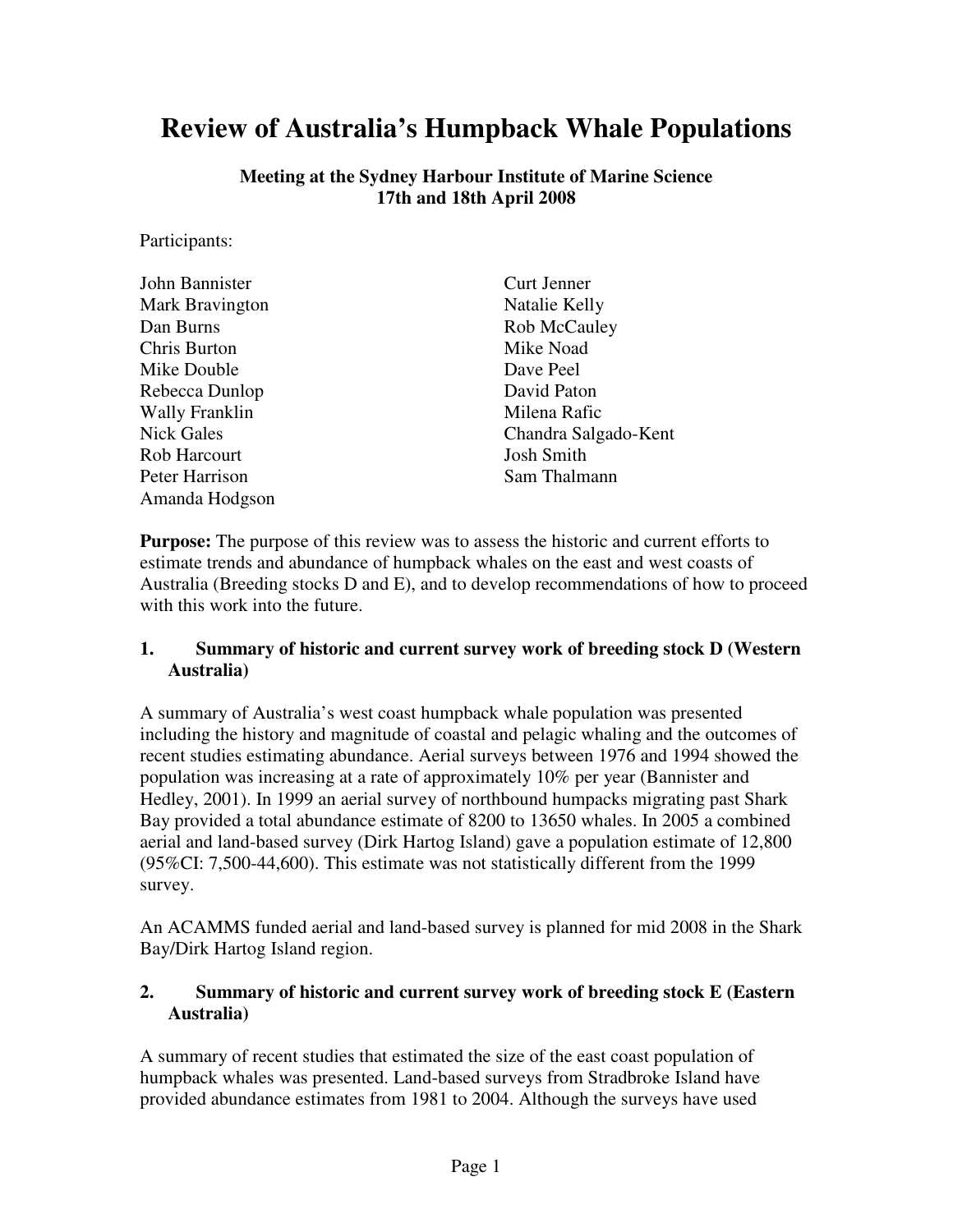different methods and survey locations the estimates show remarkable congruence. These surveys indicate the population is increasing at approximately 11% per year. The 2004 survey based at Point Lookout, Stradbroke Island estimated the population size to be between 6430 and 7750 whales (Noad et al., 2006). This survey was repeated in 2007 and together with previous estimates suggests the current population size of the East Australian population is approximately 9700 whales. Importantly the 2007 study also include aerial surveys which suggest that approximately 30% of whales are not recorded by the land based surveys. This 2007 dataset requires further analysis to obtain a population estimate and also verify the proportion of whales missed by the land-based survey station.

Data sets from other sites along the east Australian coast exist but have yet to be analysed formally. Survey data from Cape Solander were highlighted as potentially valuable. It was noted that counts from southern NSW tend to be lower than those further north probably because the migratory corridor is wider further south. Compilation and analysis of these datasets was considered to be a **high priority**.

A 2005 multi-site photo-identification mark-recapture study produced an abundance estimate for east coast humpback whales of 7024 (95% CI: 5163-9685) (Paton et al., in press). This value is remarkably similar to the corresponding abundance estimates from land-based surveys.

It was noted that datasets exist that could relate the offshore distribution of migratory whales to local oceanographic conditions. These data have yet to be analysed.

### **3. Survey design**

The following components of survey design were identified as influential and were discussed at length:

- Estimating  $g(0)$  (proportion of whales on the transect line that were not observed)
- Quantifying interval (down) times and swimming speeds
- Cue counting
- Quantifying pod size from land-based and aerial surveys
- Survey duration to describe migratory period
- Aerial survey coverage and distribution of whales offshore
- Sources of heterogeneity  $-$  (e.g. observers, sea state, time of day etc.)

These discussions highlighted the utility of synchronous land-based and aerial surveys. Aerial surveys provide greater coverage and a description of the distribution of whales from shore, whereas land-based survey stations provide an estimate of  $g(0)$  for the aerial survey and can better quantify pod sizes, interval times and swimming speeds. The outcomes of these discussions were incorporated in the design and coordination of the surveys planned for west Australia in mid 2008 (see below).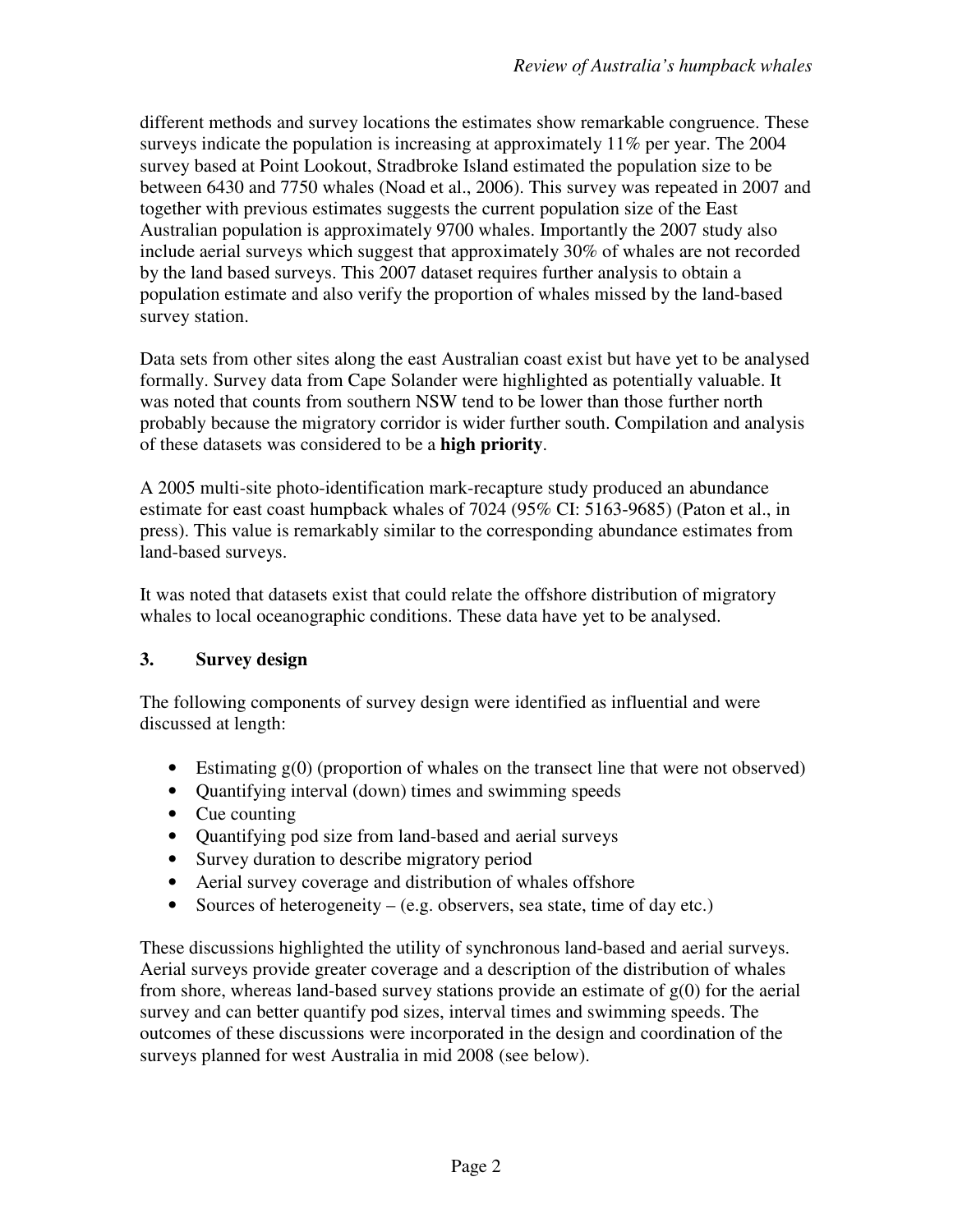#### **4. Future of west Australian surveys**

The mid 2008 aerial and land-based survey based in the Shark Bay region of Western Australia will continue largely as planned (land-based counting based at Dirk Hartog Island). Longer flights were recommended to ensure accurate definition of the migratory corridor.

The Shark Bay survey location was questioned because of flight times and accessibility of land-based survey site. Exmouth was proposed as an alternate site. Land-based surveys cut costs but suitable sites are limited in west Australia because the whales tend to be further offshore. Cape Cuvier was the only site suggested in the Exmouth region. It was suggested that Floating Production Storage and Offloading (FPSO) vessels in the Exmouth region could affect the location and width of the migratory corridor.

The meeting was told that an industry-funded aerial survey planned for the Exmouth region in 2008 could complement the Shark Bay survey if the data are collected in a similar manner. The principal investigators of both surveys agreed to match the methodologies of the two surveys as closely as practically possible.

Both surveys agreed to fly at height of 1500 feet and a speed of 120 knots. Both surveys will use a box-shaped flight pattern and fly at approximately the same time of day.

The Exmouth survey will:

- fly further south and further offshore than originally planned (subject to additional funding).
- conduct at least 15 flights at 10 day intervals but the interval may be reduced
- employ line transect methodology but not cue counting
- consider double observers on a single side of the aircraft to estimate g0
- calculate swim speed and dive profiles from past data
- consider using g0 from the Shark Bay survey after careful consideration

• consider, for future studies, using data from Cape Cuvier to assess g0 future work The peak of the northward migration in the Exmouth region occurs between the 13th and 29th July.

The Shark Bay survey will:

- conduct aerial surveys between the 20th of June and 20th of August
- conduct up to 30 flights over the 2 month period (weather permitting)
- consider using both cue counting (see below) and standard line transect methodologies
- conduct land-based double count survey off Dirk Hartog Island for two weeks during the peak of the migration
- use Cyclopes on all 3 platforms for data collection
- conduct land-based focal follows to assess swim speeds and dive profiles
- use data from the land-based survey to assess distribution of pod sizes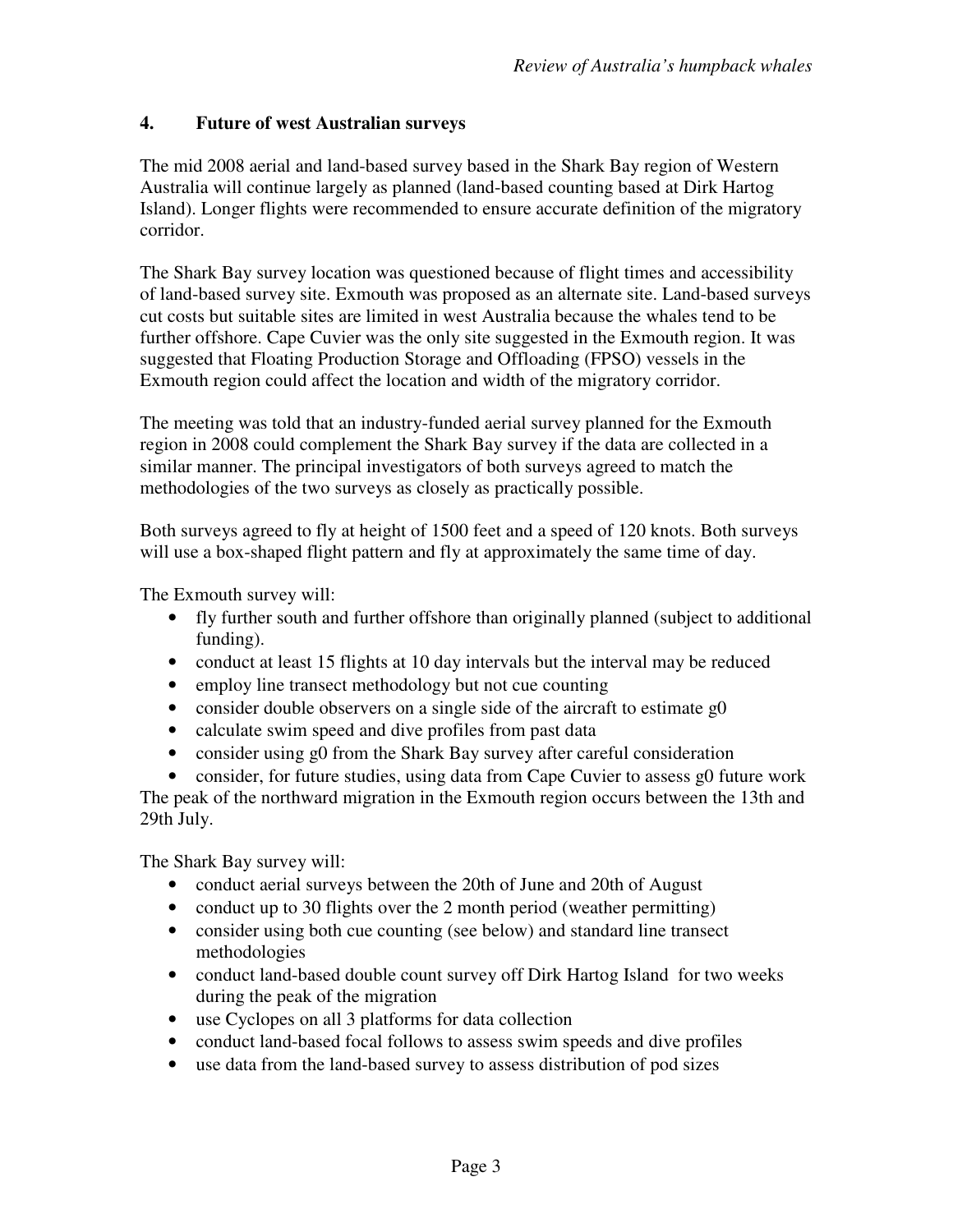• will consider increasing the survey effort over the transect that the land-based group can see and match groups using Cyclopes – this attempts to assess whether aerial data consistently underestimate pod sizes

The peak of the northward migration in the Shark Bay region occurs between the 7th and 21st July.

It was noted that to standardize covariates between the two surveys then the same observers would need to be swapped between locations. Also it cannot be assumed that whale availability (dive profiles and swim speeds) do not differ between the two sites.

Although cue counting is currently planned for the aerial surveys off Shark Bay it was noted that collecting such data along with standard line-transect data place too great a demand on the observers particularly when the whales are in high densities. John Bannister, Sharon Hedley and Mike Noad will discuss this matter further and decide on the most appropriate strategy.

Sharon Hedley will analyse all data collected from the Shark Bay survey. It was considered desirable that Rebecca Dunlop and Chandra Salgado closely follow the analytical process.

#### **5. Future of east Australian surveys**

#### *Abundance estimates*

It was clear that the repeated estimates of abundance and the congruence between counts provided powerful data for estimating rate of recovery and contemporary abundance. The principal survey site at Point Lookout, Stradbroke Island was considered adequate but other sites nearby may provide more height and a greater field of view. Also these nearby sites may be more similar to those used in earlier surveys. The cost of conducting surveys from this site is relatively small.

A growing problem for the surveys at Point Lookout is the large number of pods that pass the survey site at the peak of the migration. This causes confusion and the data collected during this period may be less reliable. It is likely this problem will grow as the population continues to grow. Consideration was given to reducing the field of view used by the spotters.

Although a previous study suggested all whales were close enough to Point Lookout to be counted (Brown et al., 1995) aerial surveys in 2007 found approximately 30% of whales may not be visible from shore. Future studies need to provide a better estimate of the proportion of whales not visible from the chosen survey site.

#### *Breeding sites/Calving grounds*

The meeting agreed that it is still not known if the whales migrating along Australia's east coast constitute a single (E1) breeding stock. Resolution of this issue remains a **high priority**.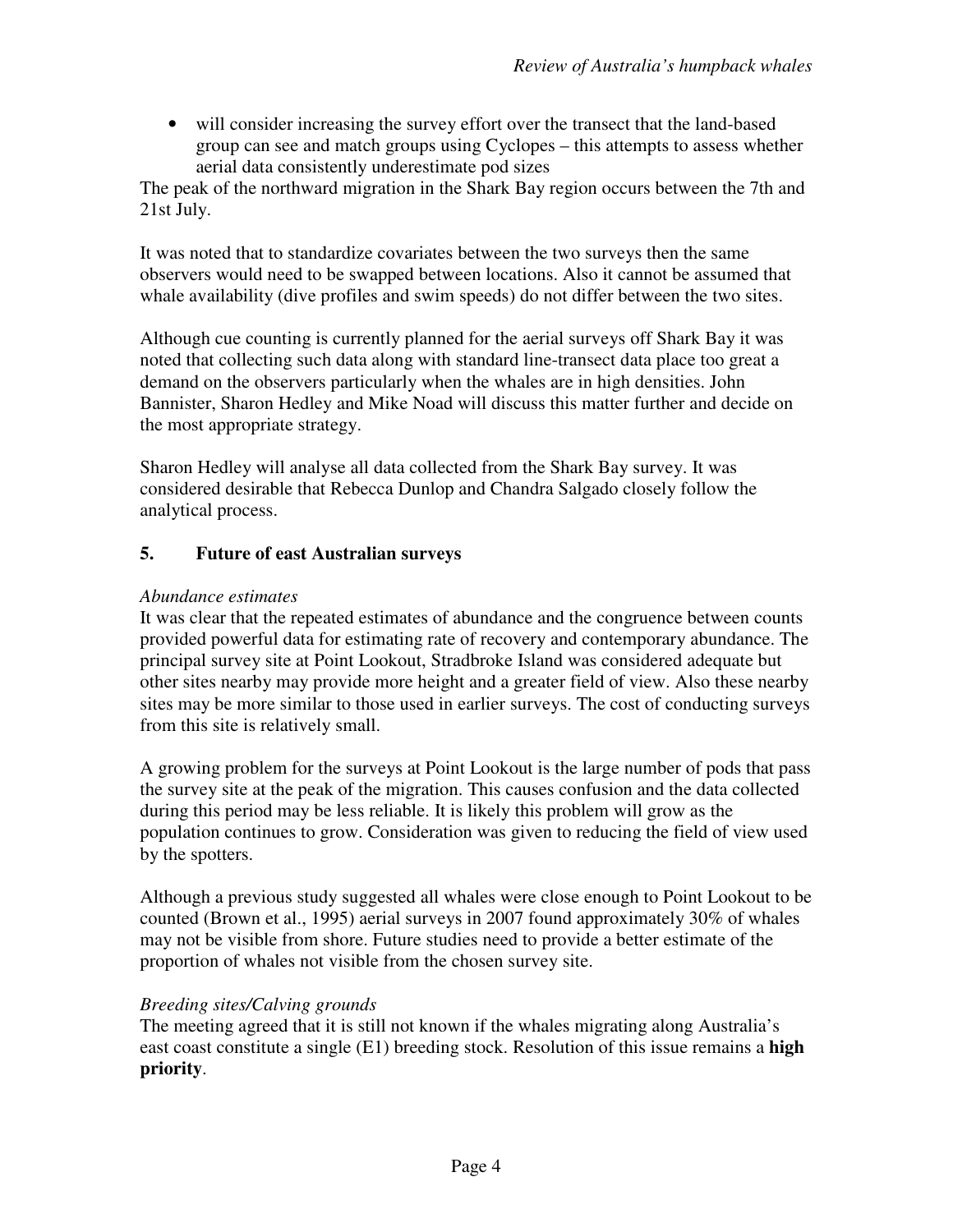Following the meeting Megan Anderson (Southern Cross University) provided a summary of provisional results from genetic analyses being conducted as part of her doctoral studies. Her data suggest genetic structure between east Australia and Oceania and also structure within Oceania. Significantly the data also suggest structure between sampling sites within eastern Australia. This may reflect mixing and separating of whales from the Oceania populations at different points along Australia's east coast.

It was acknowledged that the calving grounds of the east Australian population, thought to be somewhere within the Great Barrier Reef (GBR), remain poorly defined. Given the growing recreational use of this region the meeting considered that research which led to the definition of the calving area to be a **high priority**.

Scientists from Southern Cross University proposed a broad-scale aerial survey over the Whitsunday Islands and the southern GBR. It was encouraged that the survey area be as large as logistically possible. It was acknowledged that existing datasets could not define the spatial distribution of the east Australian calving grounds.

It was recommended that researchers approach the GBR Marine Park Authority to discuss the management pressures within the GBR and the necessity to manage recreational and commercial activities around calving whales. It was also recommended that SCU approach Coastwatch who may be able to provide useful information to guide the planning of the aerial surveys.

If reliable satellite tags become available then this technology will also assist in the identification of the calving area(s).

It was recognised that it was not known if humpback whales occurred around Chesterfield Island. Acoustic loggers could provide an index of abundance and temporal activity of humpback whales in this region.

#### **6. The need for annual or multi-annual surveys**

As humpback populations recover from past catastrophic whaling activity it is likely that this species will become a sentinel species for the health of the Southern Ocean and Antarctic ecosystem. However, the principal objectives remain the monitoring of the population's growth rate and the early detection of a slowing in the population's growth.

The meeting questioned the appropriate interval between surveys if it was desirable to detect, as soon as possible, when the growth rate of the population begins to decrease. The ability to detect a slowdown is one criterion that might be used for deciding how often to survey (and, in particular, when to do the next one).

Detecting a decrease in growth rate will indicate that the population is approaching its carrying capacity  $(K)$  and then the final capacity can be better estimated. It is likely that the current K is now different from that prior to pre-exploitation due to environmental changes on both the feeding and breeding grounds. Predicting K will also allow an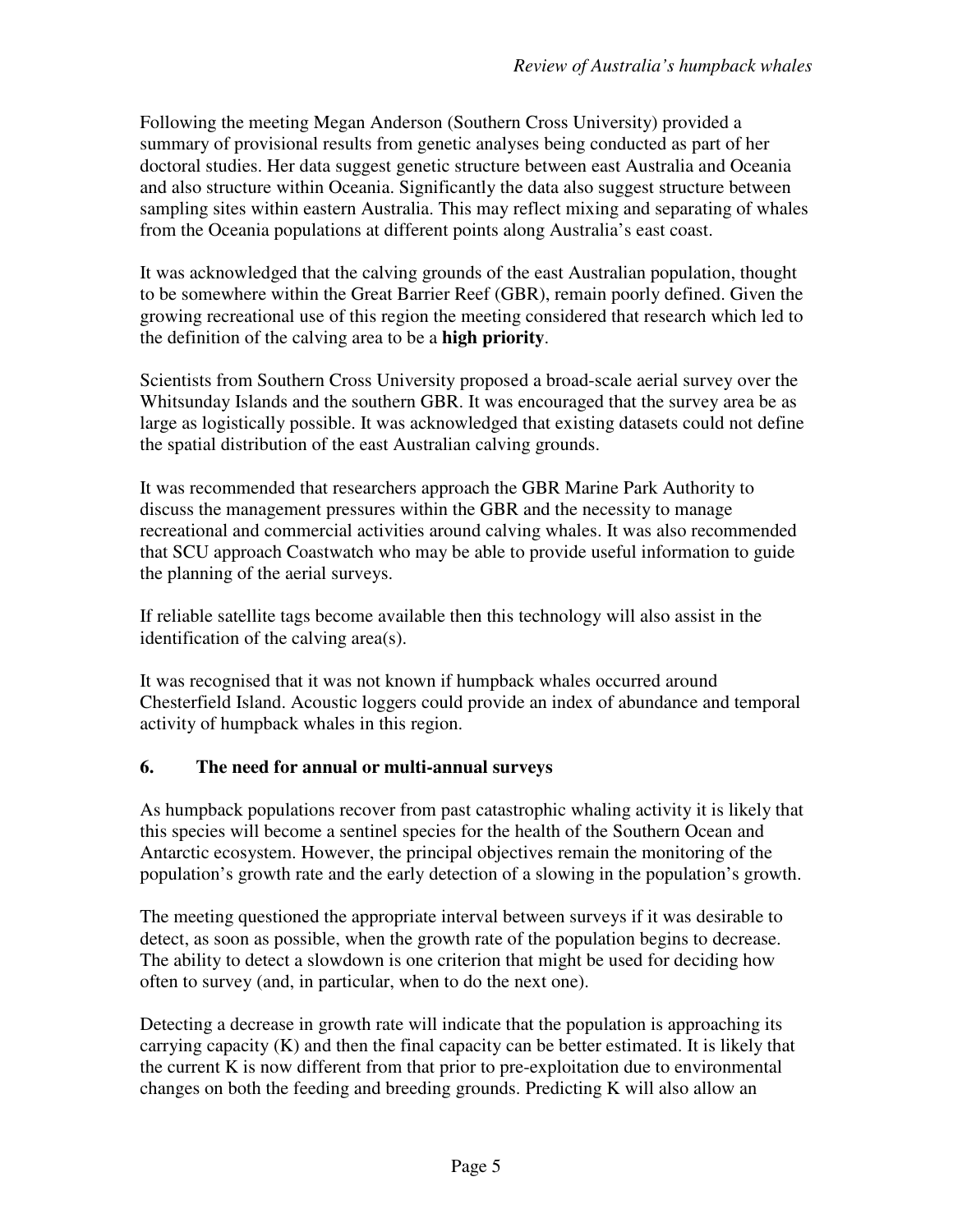assessment of how a humpback whale population of size K may affect, and be affected by, activities such as tourism, fishing and industry.

Currently rate of increase is not well characterized for the west coast population so this modelling exercise was based on the population trajectory of the east coast population.

Abundance data suggest the east coast humpback whale population has been growing by 11% per year for the last forty years. Although there is no sign of a slowdown yet, the rate will slow as the population approaches K. Given that: 1) K, prior to exploitation, is estimated to be in the range of 20-30,000 individuals (Johnston and Butterworth, 2005); 2) the 2007 population estimate is 9600 (Noad pers. comm.) and 3) population estimates may be negatively biased; it is plausible that the decrease might be detectable soon.

By using two growth models (an unconstrained exponential model that continues the trend of recent years, and a modified logistic model that incorporates a limiting carrying capacity), it is possible to calculate when the difference between the population sizes predicted by the two models is sufficiently large to be detected by a single survey (i.e. to reject the "null hypothesis" of exponential growth at the 95% level). Inevitably the answer depends on our assumption of the current carrying capacity for this population. If we assume that K=20,000, then a significant slowdown could be detected in three years (2010) whereas if K=30,000 the slowdown would not detected until 2012 (see Figures 1 and 2).

These models assume that MSYL (the proportion of K at which annual growth rate is highest) is 60% as per the International Whaling Commission. The other key assumption is that the survey CV will remain at 2.5%. Any reduction in the survey's temporal coverage would increase the time interval before slowing growth rate can be detected.

It is important to note that Figure 1 and 2 show that the modified-logistic and exponential growth models give indistinguishable trajectories and so the data cannot yet be used to predict future abundance levels (K).

In summary, any single survey prior to 2010 is unlikely to detect a slowing in the population's growth rate. Also if a survey in 2010 failed to detect a slowing growth rate then the data are still consistent with a K of 30,000. Only a survey in 2012 would be able to detect a slowing growth rate if the current carrying capacity of the population is 30,000.

The meeting thanked Mark Bravington for conducting this modelling and explaining carefully the model's assumptions and predictions.

#### **7. Issues that affect abundance estimates that require greater resolution**

#### *Sex ratio*

It was acknowledged that several studies from both the northern and southern hemisphere suggest a male-biased sex ratio on the migratory routes and breeding grounds of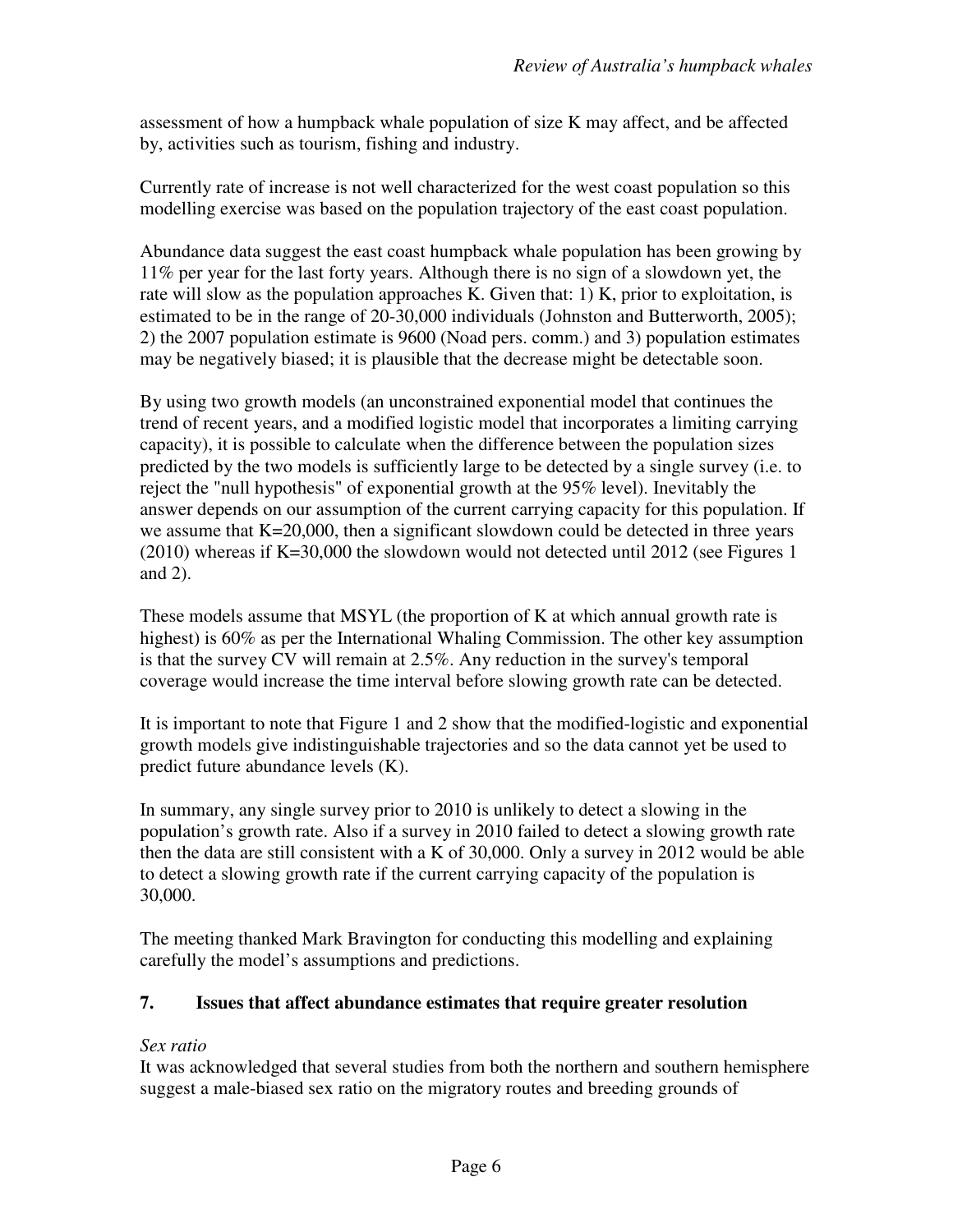humpback whales (e.g. Wiley and Clapham, 1993; Brown et al., 1995). This suggests that abundance estimates from these areas may underestimate total population size and that perhaps all animals do not migrate to the breeding grounds each year.

Concerns were raised around the ability to obtain a random sample of animals if the sexes behave very differently. It was noted that existing datasets could go further to reveal the reliability of reported sex ratio biases. A migration-wide survey based at Point Lookout, Stradbroke Island was suggested where boat-based sampling could be conducted alongside a land-based assessment of how cues, distance from shore and others factors may introduce bias.

The meeting considered that the analysis of existing datasets to verify and quantify sex ratio biases to be a **high priority**.

#### *Female fecundity and female return rates*

The meeting recognised that the current rate of increase observed in both the west and eat coast populations (10-11% per annum) suggest that [some] females are producing calves in consecutive years.

It was noted that the Hervey Bay dataset (Trish and Wally Franklin) is likely to provide valuable information on average calving intervals. It was noted that Lyndon Brook will be collaborating with Ken Pollock to assess the value and potential outcomes from this dataset. The meeting suggested that the analysis of return rates, calving intervals and individual reproductive success should be given **high priority**.

It was also noted that the Pacific Whale Foundation (PWF) reported data on return rates and calving intervals to the IWC Comprehensive Assessment meeting in Hobart in 2006.

Work continues on methods to identify pregnant females from sampling whale blows.

#### *Individual health and annual reproductive success*

Currently no datasets or surveys exist that can be used to estimate annual productivity. The group considered various sites where female and calves could be counted. Generally it was thought that an assessment of annual productivity is not a priority at present.Also there are no established methods to assess the health of individual whales. It was acknowledged that the development of methods may be useful but large projects would not be appropriate at this stage.

#### *Nocturnal behaviour*

Currently abundance estimates assume that the migratory behaviour of whales does not differ from day to night. However, this has not been shown quantitatively. It was recognised that nocturnal migratory speed could be assed through: 1) infra-red cameras; 2) satellite tags; 3) radio tags; 4) sub-dermal acoustic tags; and 5) multi-site flukematching. Again existing data sets may help resolve this issue and the presentation of such data was considered to be a **high priority**. However, it was considered that it was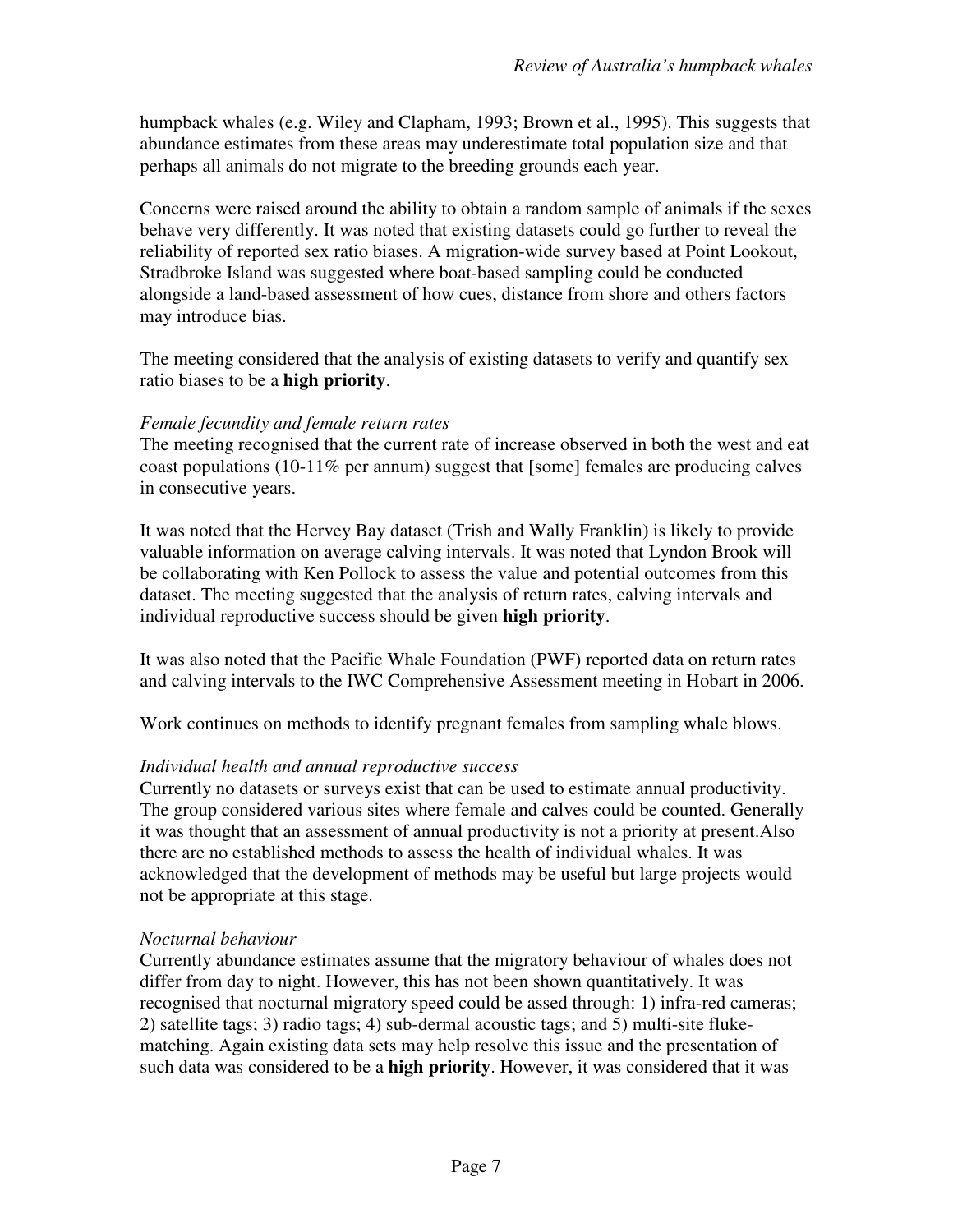unlikely that the behaviour will differ greatly over 24 hours and directed studies should be a low funding priority at present.

#### **8. Fluke matching software**

The fluke-matching software developed by Eric Kniest (University of Newcastle) and Southern Cross University was demonstrated to the meeting. The software performed extremely well on a small dataset and trials will now expand to a larger set of photographs. The meeting congratulated the development team on such significant progress.

#### **9. Other issued discussed related to the recovery, distribution and management of Australia's humpback whale populations**

#### *Distribution of breeding stocks in feeding grounds*

The meeting acknowledged that the distribution of breeding stocks in the Antarctic region is poorly understood and resolving the distribution is a **high priority**. Without such information catch data cannot be correctly associated with breeding populations and therefore estimates of pre-whaling abundance will be inaccurate.

The proposed yacht based expedition to Eastern Antarctica planned by ACAMMS and the Australian Antarctic Division for 2008/09 was described and discussed. This project will focus on humpback and minke whales and will collect acoustic data, biopsy samples, small and large-scale tracking data, and photo-identification data. The expedition will help resolve the distribution of Australian breeding stocks in East Antarctica. The particular areas to be traversed within the Antarctic region have yet to be defined. To maximize the value of data from this expedition the fluke photographs and biopsy samples, for example, will be readily shared with the wider scientific community.

The meeting was also informed that Australia will take a proposal to the IWC for a Southern Ocean Research Coalition. Such a Coalition will increase the capacity for nonlethal cetacean research in the Southern Ocean. The proposal will include provisions for centralised data depositories and full data sharing.

Work continues on the development of genetic tools to quantify age in cetaceans.

Trials continue on the development of reliable satellite tags for large baleen whales. The latest trial showed improved implantation but the tags only relayed data for a few days to a couple of weeks. It is becoming clear that longer tags are required to provide tracking for several weeks to a few months. Tags are required to describe migratory corridors, breeding grounds, feeding grounds the impact of seismic surveys (and other sources of offshore noise) therefore the development of reliable satellite tags remains a **high priority**.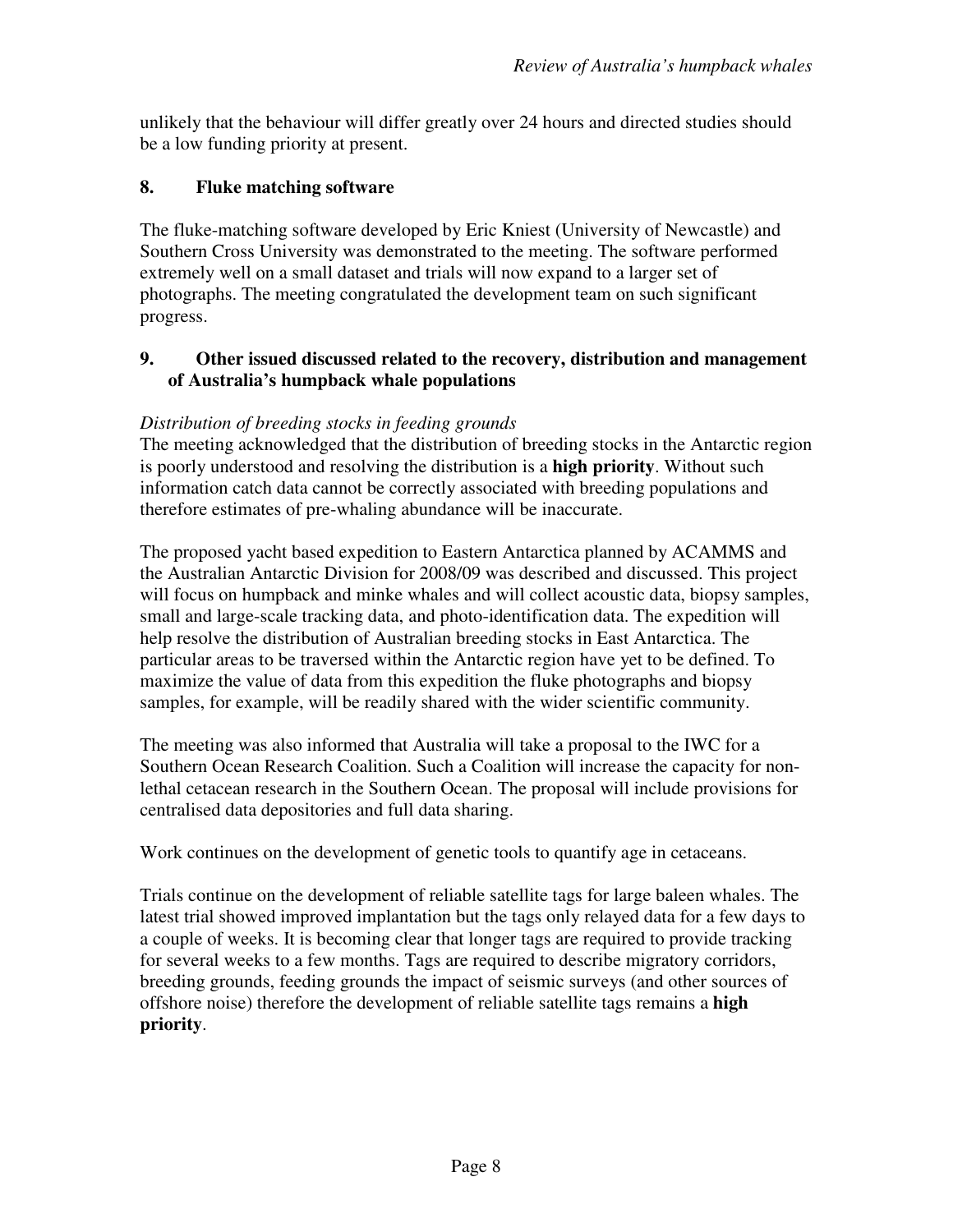#### **10. Permitting , data management and data sharing**

The meeting was informed that federal permits for biopsy sampling can now only be issued once a permit to access biological resources in Commonwealth areas has also been granted. This permit will be also sought through the Cetacean Policy and Recovery Section who will mange the process on behalf of the Genetic Resources Management Section of Parks Australia. It was noted that questions are being raised with federal permitting groups over the necessity to collect biopsy samples every year. Prior to seeking permits researchers should carefully consider the necessity to collect biopsy samples and if existing samples could adequately address the research question.

The meeting supported the creation of a central repository for biopsy samples managed by ACAMMS. The associated database would show what samples are in the collection and manage requests for access to samples. The meeting accepted that it would be a reasonable permitting requirement for subsamples of biopsies to be submitted to a national repository with the provision that collectors retained ownerships rights for at least three years.

The meeting discussed the advantages of establishing a centralised database for individual identification of humpback whales and other cetaceans. It was recognised that the Intellectual Property rights of the data collectors would have to be well protected to ensure engagement in such an enterprise. The meeting **strongly encouraged** the development of a central database and it was recognised that ACAMMS currently has the capacity to provide such a facility. It was decided that a Steering Committee will be established to guide the development and management of the database.

### **11. ACAMMS grants**

The meeting was reminded that the ACAMMS grant scheme is partly funding by the Commonwealth Environment Research Facilities (CERF) and the Natural Heritage Trust (NHT). The NHT program is now complete and funding has not yet been secured from the replacement program Caring for our Country. ACAMMS will continue to seek a secure, long-term funding source for the grant scheme.

#### **12. Future workshops**

The meeting recognized the value of the Distance Sampling Workshop held prior to the meeting. Such workshops increase the capacity of Australia's marine biologists to design surveys and subsequently collect and correctly analyse complex datasets. Mark recapture analysis and spatial modelling were identified as possible subjects for future technical workshops but funding sources need to be identified.

The meeting again emphasised that the appropriate analysis and publication of existing datasets is a **high priority** and that there is now statistical capacity within ACAMMS to assist in survey design and analysis of survey data.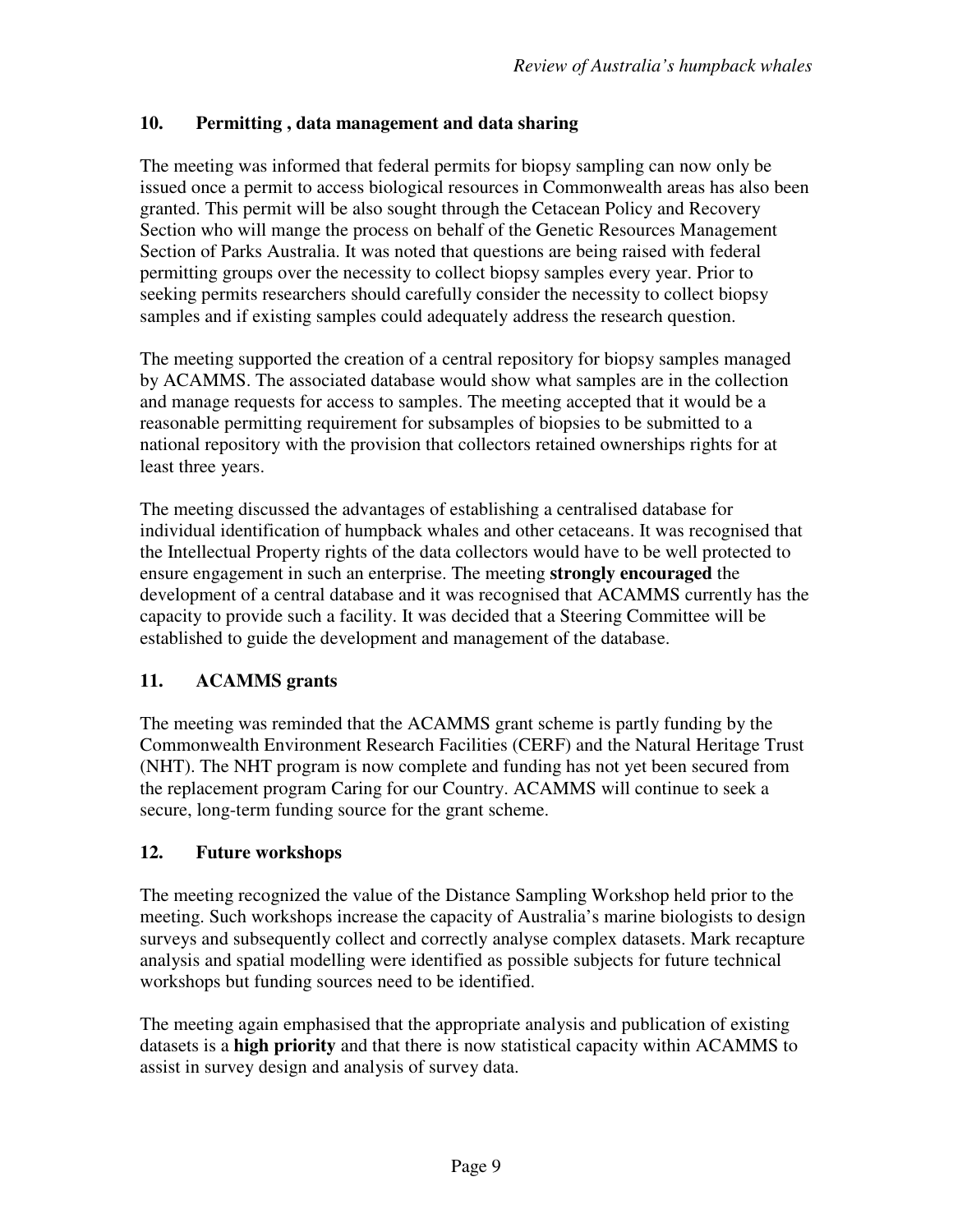

Figure 1. A slowing of the growth rate will be detectable in three years from 2007 (2010) if the carrying capacity of the population (K) is 20,000 individuals. Dotted line represents exponential growth; solid line represents modified logistic growth.



Figure 2. A slowing of the growth rate will be detectable in five years from 2007 (2012) if the carrying capacity of the population (K) is 30,000 individuals. Dotted line represents exponential growth; solid line represents modified logistic growth.

## When can we expect to see significant slowdown?